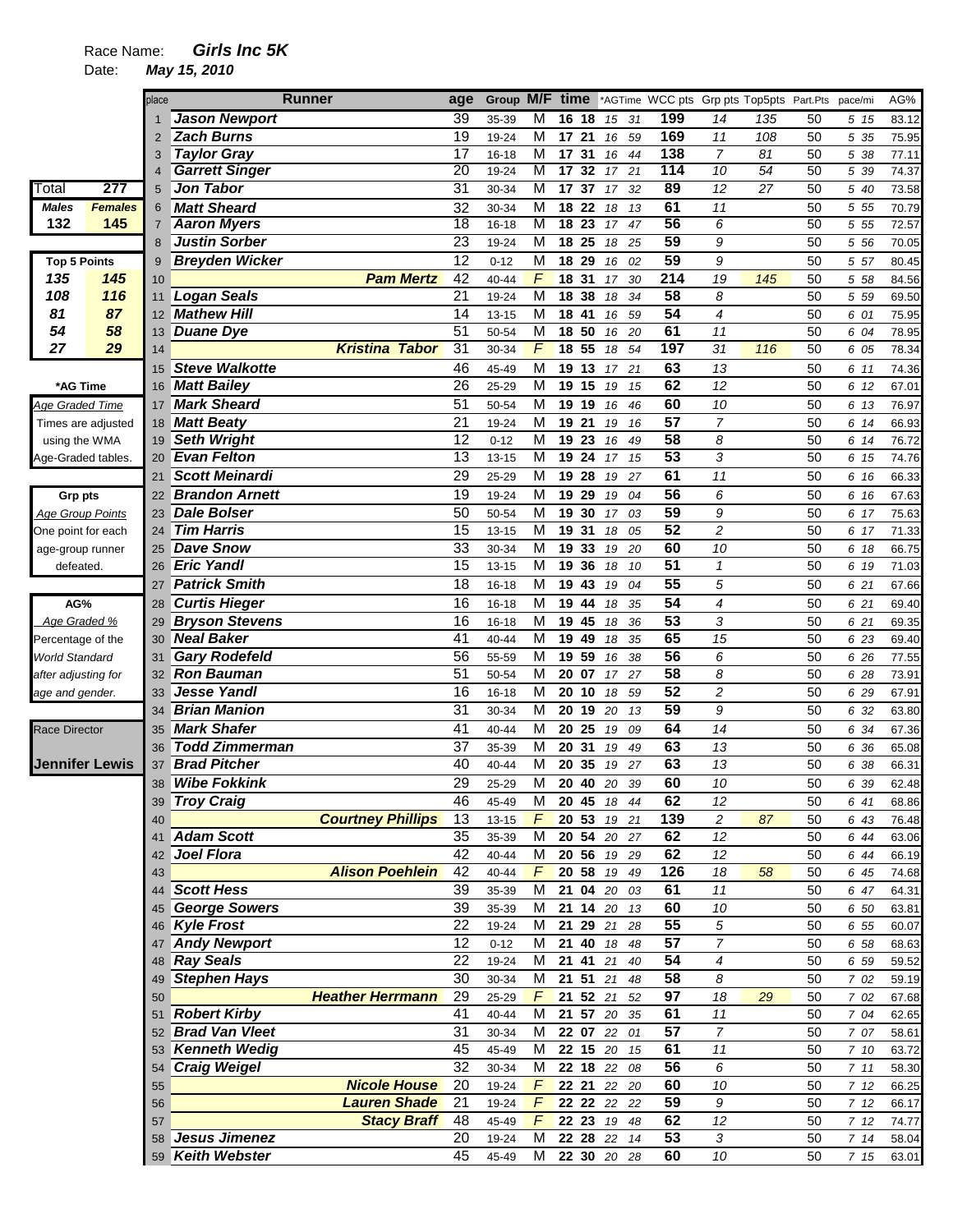| place | <b>Runner</b>                                 | age                   | Group M/F time                   |    |             |    |          |                 | *AGTime WCC pts Grp pts Top5pts Part.Pts pace/mi |          |              | AG%            |
|-------|-----------------------------------------------|-----------------------|----------------------------------|----|-------------|----|----------|-----------------|--------------------------------------------------|----------|--------------|----------------|
| 60    | <b>Cally Arnett</b>                           | 16                    | F<br>$16 - 18$                   |    | 22 41       | 21 | 56       | 54              | 4                                                | 50       | 718          | 67.47          |
| 61    | Dana Reihman                                  | 56                    | M<br>55-59                       |    | 22 53       | 19 | 03       | 55              | 5                                                | 50       | 7 22         | 67.72          |
| 62    | <b>Alexandra Cornwell</b>                     | 28                    | F<br>25-29                       |    | 22 54       | 22 | 54       | 67              | 17                                               | 50       | 7 22         | 64.63          |
| 63    | <b>Sandy Grubb</b>                            | 44                    | F<br>40-44                       |    | 23 02       | 21 | 21       | 67              | 17                                               | 50       | 7 25         | 69.31          |
| 64    | <b>Rod Waltz</b>                              | 49                    | M<br>45-49                       | 23 | 03          | 20 | 19       | 59              | 9                                                | 50       | 7 25         | 63.47          |
| 65    | <b>Stephanie Ingram</b>                       | 29                    | F<br>25-29                       | 23 | 04          | 23 | 04       | 66              | 16                                               | 50       | 7 25         | 64.16          |
| 66    | <b>Gabe Howard</b>                            | $\overline{13}$       | M<br>$13 - 15$                   |    | 23 05       | 20 | 32       | 50              | 0                                                | 50       | 7 26         | 62.83          |
| 67    | <b>Morgan Howard</b>                          | 39                    | $\sqrt{2}$<br>35-39              | 23 | 06          | 22 | 21       | 68              | 18                                               | 50       | 7 26         | 66.21          |
| 68    | John Kuhn                                     | 40                    | M<br>40-44                       |    | 23 09       | 21 | 53       | 60              | 10                                               | 50       | 7 27         | 58.96          |
| 69    | <b>Mary Felty</b>                             | 50                    | F<br>50-54                       |    | 23 12       | 20 | 00       | $\overline{57}$ | $\overline{7}$                                   | 50       | 7 28         | 73.98          |
| 70    | <b>Tom Sheard</b>                             | 56                    | M<br>55-59                       |    | 23 13       | 19 | 20       | 54              | 4                                                | 50       | 7 28         | 66.75          |
| 71    | <b>Shannon Guiley</b>                         | 33                    | F<br>30-34                       | 23 | 14          | 23 | 07       | 80              | 30                                               | 50       | 7 29         | 64.03          |
| 72    | <b>Brenda Burns</b>                           | 52                    | F<br>50-54                       | 23 | 18          | 19 | 35       | 56              | 6                                                | 50       | 7 30         | 75.60          |
| 73    | <b>Elizabeth Malkemus</b>                     | 40                    | F<br>40-44                       | 23 | 22          | 22 | 27       | 66              | 16                                               | 50       | 7 31         | 65.92          |
| 74    | <b>Bob Gibbs</b>                              | $\overline{58}$       | $\overline{\mathsf{M}}$<br>55-59 | 23 | 24          | 19 | 09       | 53              | 3                                                | 50       | 7 32         | 67.36          |
| 75    | <b>Jane Terashima</b>                         | 60                    | F<br>60-64                       |    | 23 25       | 17 | 37       | 56              | 6                                                | 50       | 7 32         | 84.04          |
| 76    | <b>Darin Dubbs</b>                            | 41                    | M<br>40-44                       | 23 | 27          | 21 | 59       | 59              | 9                                                | 50       | 7 33         | 58.65          |
| 77    | <b>Dennis Nicholson</b>                       | 38                    | М<br>35-39                       |    | 23 28       | 22 | 31       | 59              | 9                                                | 50       | 7 33         | 57.31          |
| 78    | <b>Gene Black</b>                             | 68                    | M<br>65-69                       |    | 23 30       | 17 | 35       | 51              | 1                                                | 50       | 7 34         | 73.40          |
| 79    | <b>Ronnie Lindley</b>                         | 54                    | M<br>50-54                       | 23 | 31          | 19 | 54       | $\overline{57}$ | 7                                                | 50       | 7 34         | 64.80          |
| 80    | <b>Chris Conner</b>                           | 36                    | M<br>35-39                       | 23 | 36          | 22 | 58       | 58              | 8                                                | 50       | 7 36         | 56.18          |
| 81    | <b>Mindy Ward</b>                             | $\overline{39}$       | F<br>35-39                       | 23 | 39          | 22 | 53       | 67              | 17                                               | 50       | 7 37         | 64.67          |
| 82    | <b>Ryan Miller</b>                            | $\overline{12}$       | M<br>$0 - 12$                    | 23 | 45          | 20 | 36       | 56              | 6                                                | 50       | 7 39         | 62.61          |
| 83    | <b>Karrianne Polk-Meek</b>                    | $\overline{37}$       | F<br>35-39                       | 23 | 52          | 23 | 22       | 66              | 16                                               | 50       | 741          | 63.32          |
| 84    | <b>Jordyn Holland</b>                         | $\overline{17}$       | $\overline{F}$<br>$16 - 18$      | 23 | 53          | 23 | 23       | 53              | 3                                                | 50       | 741          | 63.30          |
| 85    | <b>Gavin Mull</b>                             | 10                    | M<br>$0 - 12$                    |    | 23 54       | 19 | 32       | 55              | 5                                                | 50       | 742          | 66.06          |
| 86    | <b>Don Heaslip</b>                            | 43                    | M<br>40-44                       |    | 23 55       | 22 | 06       | 58              | 8                                                | 50       | 742          | 58.37          |
| 87    | <b>Tiffany Mull</b>                           | 35                    | $\sqrt{2}$<br>35-39              | 23 | 56          | 23 | 39       | 65              | 15                                               | 50       | 742          | 62.57          |
| 88    | Jordan Kearney                                | 19                    | M<br>19-24                       | 23 | 58          | 23 | 28       | 52              | 2                                                | 50       | 7 43         | 54.98          |
| 89    | <b>Stephen Johnson</b>                        | 52                    | M<br>50-54                       |    | 24 01       | 20 | 40       | $\overline{56}$ | 6                                                | 50       | 744          | 62.41          |
| 90    | Jacob Berger                                  | 10                    | M<br>$0 - 12$                    |    | 24 02       | 19 | 38       | 54              | 4                                                | 50       | 7 44         | 65.69          |
| 91    | <b>Arlene Berger</b>                          | $\overline{34}$       | F<br>30-34                       | 24 | 03          | 23 | 51       | 79              | 29                                               | 50       | 7 44         | 62.04          |
| 92    | <b>Michelle Dafler</b>                        | 32                    | F<br>30-34                       |    | 24 08       | 24 | 04       | $\overline{78}$ | 28                                               | 50       | 7 46         | 61.50          |
| 93    | <b>Chris Fretz</b>                            | 27                    | M<br>25-29                       | 24 | 17          | 24 | 17       | 59              | 9                                                | 50       | 7 49         | 53.12          |
| 94    | <b>Doug Myers</b>                             | 55                    | М<br>55-59                       | 24 | 22          | 20 | 27       | $\overline{52}$ | $\overline{c}$                                   | 50       | 7 51         | 63.06          |
| 95    | <b>Kevin Gramman</b>                          | 47<br>$\overline{26}$ | M<br>45-49                       |    | 24 23       | 21 | 51       | 58<br>58        | 8                                                | 50       | 7 51         | 59.06          |
| 96    | <b>Aaron M. Ervin</b><br><b>Mark Kerkhoff</b> | 31                    | М<br>25-29<br>М                  | 24 | 26<br>24 28 | 24 | 26       | 55              | 8<br>5                                           | 50<br>50 | 7 52         | 52.80          |
| 97    | 98 Brett Guiley                               | 33                    | 30-34<br>30-34<br>M              |    | 24 29 24    | 24 | 21<br>12 | 54              | 4                                                | 50       | 7 53<br>7 53 | 52.98          |
| 99    | <b>Stephanie Farlow</b>                       | 31                    | F<br>30-34                       |    | 24 34 24    |    | 32       | 77              | 27                                               | 50       | 7 54         | 53.30<br>60.32 |
|       | 100 Rick Duncan                               | 36                    | 35-39<br>М                       |    | 24 37 23    |    | 57       | 57              | 7                                                | 50       | 7 55         | 53.86          |
|       | 101 Andy Shepherd                             | $\overline{28}$       | М<br>25-29                       |    | 24 38 24    |    | 38       | 57              | $\overline{7}$                                   | 50       | 7 56         | 52.37          |
|       | 102 David Fields                              | 19                    | M<br>19-24                       |    | 24 39 24    |    | 08       | 51              | $\mathbf{1}$                                     | 50       | 7 56         | 53.46          |
| 103   | <b>Kim Schmidt</b>                            | 31                    | F<br>30-34                       |    | 24 40 24    |    | 38       | $\overline{76}$ | 26                                               | 50       | 7 56         | 60.08          |
|       | 104 Jason Whitney                             | 32                    | М<br>30-34                       |    | 24 41       | 24 | 29       | $\overline{53}$ | 3                                                | 50       | 7 57         | 52.67          |
|       | 105 Ray Blevins                               | 52                    | М<br>50-54                       |    | 24 52 21    |    | 24       | 55              | 5                                                | 50       | 8 00         | 60.28          |
|       | 106 Jonathon Strong                           | $\overline{20}$       | M<br>19-24                       |    | 24 56 24    |    | 40       | 50              | 0                                                | 50       | 8 0 2        | 52.30          |
| 107   | <b>Lori Bolser</b>                            | 38                    | F<br>35-39                       |    | 24 59       | 24 | 20       | 64              | 14                                               | 50       | 8 0 2        | 60.84          |
| 108   | <b>Gaylin Kirchgessner</b>                    | 24                    | F<br>19-24                       |    | 25 00       | 25 | 00       | 58              | 8                                                | 50       | 8 0 3        | 59.20          |
|       | 109 Mark Brim                                 | 27                    | М<br>25-29                       |    | 25 05 25    |    | 05       | 56              | 6                                                | 50       | 8 04         | 51.43          |
|       | 110 Chad Ward                                 | 36                    | 35-39<br>М                       |    | 25 06 24    |    | 25       | 56              | 6                                                | 50       | 8 0 5        | 52.83          |
| 111   | <b>Leslie Rogers</b>                          | $\overline{34}$       | F<br>30-34                       |    | 25 11       | 24 | 59       | 75              | 25                                               | 50       | 8 0 6        | 59.25          |
|       | 112 Ron Miller                                | 44                    | М<br>40-44                       |    | 25 18 23    |    | 12       | $\overline{57}$ | $\overline{7}$                                   | 50       | 8 09         | 55.61          |
| 113   | <b>Susan Miller</b>                           | 41                    | F<br>40-44                       |    | 25 20 24    |    | 09       | 65              | 15                                               | 50       | 8 09         | 61.28          |
| 114   | <b>Carrie Smith</b>                           | 33                    | F<br>30-34                       |    | 25 23       | 25 | 15       | 74              | 24                                               | 50       | 8 10         | 58.61          |
|       | 115 Kevin Shelley                             | 44                    | M<br>40-44                       |    | 25 28 23    |    | 21       | $\overline{56}$ | 6                                                | 50       | 8 12         | 55.25          |
| 116   | <b>Brenda Baumer</b>                          | 46                    | $\overline{F}$<br>45-49          |    | 25 30 23    |    | 07       | 61              | 11                                               | 50       | 8 12         | 64.04          |
|       | 117 Hennie VanNiekerk                         | 46                    | M<br>45-49                       |    | 25 34 23    |    | 05       | 57              | 7                                                | 50       | 8 14         | 55.89          |
|       | 118 Charles Warner                            | 51                    | М<br>50-54                       |    | 25 37 22    |    | 14       | 54              | 4                                                | 50       | 8 15         | 58.04          |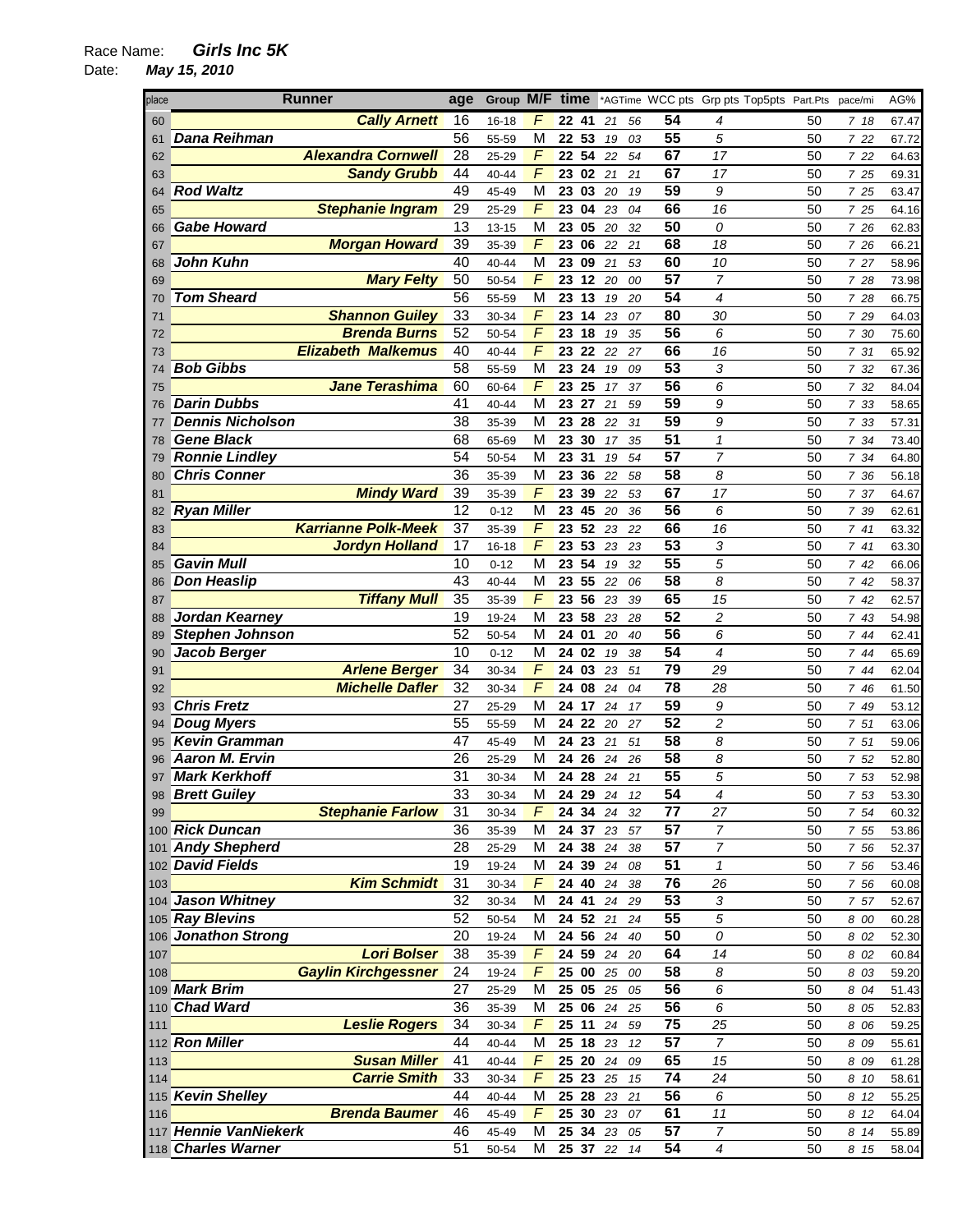| place | <b>Runner</b>              | age             | Group M/F time |                         |       |          |        |    |                 | *AGTime WCC pts Grp pts Top5pts Part.Pts |    | pace/mi | AG%   |
|-------|----------------------------|-----------------|----------------|-------------------------|-------|----------|--------|----|-----------------|------------------------------------------|----|---------|-------|
| 119   | <b>Quyen Wolfe</b>         | 32              | 30-34          | F                       | 25 39 |          | 25     | 35 | 73              | 23                                       | 50 | 8 15    | 57.87 |
| 120   | <b>Tom Carrico</b>         | 57              | 55-59          | M                       | 25 40 |          | 21     | 11 | 51              | $\mathbf{1}$                             | 50 | 8 16    | 60.89 |
| 121   | <b>Anna Kurtz</b>          | 19              | 19-24          | F                       | 25 47 |          | 25     | 41 | $\overline{57}$ | $\overline{7}$                           | 50 | 8 18    | 57.63 |
| 122   | <b>Jenna Barker</b>        | 10              | $0 - 12$       | F                       | 25 51 |          | 22     | 25 | $\overline{52}$ | $\overline{c}$                           | 50 | 8 19    | 66.00 |
| 123   | <b>Tonya Burroughs</b>     | 23              | 19-24          | $\overline{F}$          | 25    | 53       | 25     | 53 | 56              | 6                                        | 50 | 8 20    | 57.18 |
| 124   | <b>Todd Barker</b>         | 45              | 45-49          | M                       | 25    | 54       | 23     | 34 | 56              | 6                                        | 50 | 8 20    | 54.74 |
| 125   | <b>Parker Jaynes</b>       | $\overline{9}$  | $0 - 12$       | M                       | 25 58 |          | 20     | 29 | $\overline{53}$ | 3                                        | 50 | 8 21    | 63.00 |
| 126   | <b>Jesse Jaynes</b>        | 37              | 35-39          | M                       | 26    | 01       | 25     | 08 | 55              | 5                                        | 50 | 8 2 2   | 51.32 |
| 127   | John Weber                 | 43              | 40-44          | M                       | 26 02 |          | 24     | 03 | 55              | 5                                        | 50 | 8 2 3   | 53.63 |
| 128   | <b>Denise Selm</b>         | $\overline{39}$ | 35-39          | F                       | 26 03 |          | 25     | 12 | 63              | 13                                       | 50 | 8 2 3   | 58.72 |
| 129   | <b>Amy Decker</b>          | 44              | 40-44          | F                       | 26 13 |          | 24     | 18 | 64              | 14                                       | 50 | 8 26    | 60.89 |
| 130   | <b>George Stallings</b>    | 61              | 60-64          | M                       | 26    | 15       | 20     | 56 | $\overline{52}$ | $\overline{c}$                           | 50 | 8 27    | 61.64 |
| 131   | <b>Samuel Sellers</b>      | 28              | 25-29          | M                       | 26    | 17       | 26     | 17 | $\overline{55}$ | 5                                        | 50 | 8 2 8   | 49.09 |
| 132   | <b>Dennis Mann</b>         | 66              | 65-69          | M                       | 26    | 25       | 20     | 08 | $\overline{50}$ | 0                                        | 50 | 8 30    | 64.09 |
| 133   | <b>Denise Brunton</b>      | $\overline{23}$ | 19-24          | $\overline{F}$          | 26    | 26       | 26     | 26 | 55              | 5                                        | 50 | 8 30    | 55.99 |
| 134   | <b>Lori Joseph</b>         | 46              | 45-49          | $\sqrt{2}$              | 26 33 |          | 24     | 04 | 60              | 10                                       | 50 | 8 3 3   | 61.51 |
| 135   | <b>Brad Barrett</b>        | 47              | 45-49          | M                       | 26    | 34       | 23     | 48 | 55              | 5                                        | 50 | 8 33    | 54.21 |
| 136   | <b>Tony Lang</b>           | 42              | 40-44          | M                       | 26 35 |          | 24     | 45 | 54              | 4                                        | 50 | 8 3 3   | 52.12 |
| 137   | <b>Steve Lair</b>          | 43              | 40-44          | M                       | 26 36 |          | 24     | 35 | 53              | 3                                        | 50 | 8 34    | 52.49 |
| 138   | <b>Andy Frazier</b>        | 31              | 30-34          | M                       | 26 59 |          | 26     | 51 | $\overline{52}$ | $\overline{c}$                           | 50 | 8 41    | 48.04 |
| 139   | <b>Denise Retz</b>         | 31              | 30-34          | F                       | 27    | 04       | 27     | 02 | 72              | 22                                       | 50 | 8 43    | 54.75 |
|       | 140 Greg Kurtz             | $\overline{53}$ | 50-54          | M                       | 27    | 05       | 23     | 07 | $\overline{53}$ | 3                                        | 50 | 8 43    | 55.80 |
| 141   | John McFarland             | 42              | 40-44          | M                       | 27    | 13       | 25     | 20 | $\overline{52}$ | $\overline{c}$                           | 50 | 8 4 6   | 50.91 |
| 142   | <b>Clifford Clark</b>      | 56              | 55-59          | М                       | 27    | 18       | 22     | 43 | $\overline{50}$ | 0                                        | 50 | 8 47    | 56.77 |
| 143   | <b>Belinda Gray</b>        | 51              | 50-54          | $\overline{F}$          | 27    | 23       | 23     | 19 | 55              | 5                                        | 50 | 8 49    | 63.50 |
| 144   | <b>Sara Tyre</b>           | 32              | 30-34          | $\overline{F}$          | 27    | 35       | 27     | 30 | 71              | 21                                       | 50 | 8 53    | 53.81 |
|       | 145 Adam Melton            | 25              | 25-29          | $\overline{\mathsf{M}}$ | 27    | 38       | 27     | 38 | 54              | 4                                        | 50 | 8 54    | 46.68 |
| 146.  | <b>Ron McFadden</b>        | 54              | 50-54          | M                       | 27    | 45       | 23     | 29 | $\overline{52}$ | $\overline{c}$                           | 50 | 8 56    | 54.92 |
| 147   | <b>Charles Watson</b>      | 38              | 35-39          | M                       | 27    | 52       | 26     | 44 | 54              | 4                                        | 50 | 8 58    | 48.26 |
| 148   | <b>Amy Pardo</b>           | 36              | 35-39          | F                       | 28 02 |          | 27     | 35 | 62              | 12                                       | 50 | 9 01    | 53.65 |
| 149   | <b>Dave Musser</b>         | 48              | 45-49          | M                       | 28    | 04       | 24     | 57 | 54              | 4                                        | 50 | 9 02    | 51.71 |
| 150   | <b>Dwayne Frye</b>         | 38              | 35-39          | M                       | 28 07 |          | 26     | 58 | 53              | 3                                        | 50 | 9 03    | 47.83 |
| 151   | <b>Ron Jarvis</b>          | 30              | 30-34          | M                       | 28 23 |          | 28     | 19 | $\overline{51}$ | $\mathbf{1}$                             | 50 | 9 08    | 45.56 |
| 152   | <b>Angie Carpenter</b>     | 35              | 35-39          | F                       | 28    | 28       | 28     | 08 | 61              | 11                                       | 50 | 9 10    | 52.61 |
| 153   | <b>Laura Cooper</b>        | 33              | 30-34          | $\overline{F}$          | 28    | 32       | 28     | 23 | 70              | 20                                       | 50 | 9 11    | 52.14 |
| 154   | <b>Lynn Neanen</b>         | 42              | 40-44          | $\sqrt{2}$              | 28    | 33       | 26     | 59 | 63              | 13                                       | 50 | 9 11    | 54.84 |
| 155   | <b>Kimberly Hall</b>       | 44              | 40-44          | F                       | 28    | 40       | 26     | 35 | 62              | 12                                       | 50 | 9 14    | 55.69 |
|       | 156 Tom Pennington         | 53              | 50-54          | M                       | 28 41 |          | 24     | 29 | 51              | $\mathbf{1}$                             | 50 | 9 14    | 52.69 |
| 157   | <b>Pamela Justice</b>      | 40              | 40-44          | F                       |       | 28 46 27 |        | 38 | 61              | 11                                       | 50 | 9 16    | 53.55 |
| 158   | <b>Jamie Yutzy</b>         | 37              | 35-39          | F                       |       | 28 58    | 28     | 22 | 60              | 10                                       | 50 | 9 19    | 52.17 |
| 159   | <b>Debbie Delk</b>         | 39              | 35-39          | F                       |       | 28 59 28 |        | 03 | 59              | 9                                        | 50 | 9 20    | 52.77 |
| 160   | <b>Jan Parker</b>          | 32              | 30-34          | $\overline{F}$          |       | 29 10 29 |        | 05 | 69              | 19                                       | 50 | 9 23    | 50.89 |
| 161   | <b>Annette Rodefeld</b>    | 55              | 55-59          | F                       |       | 29 13 23 |        | 35 | 53              | 3                                        | 50 | 9 2 4   | 62.76 |
| 162   | <b>Manda Light</b>         | 28              | 25-29          | F                       |       | 29 14 29 |        | 14 | 65              | 15                                       | 50 | 9 25    | 50.63 |
|       | 163 Nathaniel Pardo        | $\,8\,$         | $0 - 12$       | M                       |       | 29 15 22 |        | 10 | $\overline{52}$ | $\overline{c}$                           | 50 | 9 25    | 58.19 |
| 164   | <b>Joy Klein</b>           | 33              | 30-34          | F                       |       | 29 16 29 |        | 07 | 68              | 18                                       | 50 | 9 25    | 50.83 |
| 165   | <b>Rinda Kieffer</b>       | 33              | 30-34          | $\overline{F}$          |       | 29 17 29 |        | 08 | 67              | 17                                       | 50 | 9 26    | 50.80 |
| 166   | <b>Jennifer McCashland</b> | 29              | 25-29          | F                       | 29 18 |          | 29     | 18 | 64              | 14                                       | 50 | 9 26    | 50.51 |
| 167   | <b>Kelly Snyder</b>        | 38              | 35-39          | $\sqrt{2}$              | 29 19 |          | 28     | 33 | 58              | 8                                        | 50 | 9 26    | 51.85 |
| 168   | <b>Audrey Webster</b>      | 16              | $16 - 18$      | F                       | 29 29 |          | 28     | 31 | 52              | $\overline{\mathbf{c}}$                  | 50 | 9 2 9   | 51.91 |
|       | 169 Jay Hinshaw            | 37              | 35-39          | М                       |       | 29 45 28 |        | 45 | 52              | 2                                        | 50 | 9 35    | 44.88 |
|       | 170 Dawson Ward            | 9               | $0 - 12$       | M                       |       | 29 50 23 |        | 32 | $\overline{51}$ | $\pmb{\mathcal{1}}$                      | 50 | 9 36    | 54.83 |
| 171   | <b>Megan Johnson</b>       | 18              | $16 - 18$      | F                       |       | 29 54 29 |        | 35 | $\overline{51}$ | $\pmb{\mathcal{1}}$                      | 50 | 9 37    | 50.03 |
|       | 172 Michael Johnson        | 47              | 45-49          | М                       |       | 29 55 26 |        | 48 | $\overline{53}$ | 3                                        | 50 | 9 38    | 48.14 |
| 173   | <b>Ashlee Kirby</b>        | 33              | 30-34          | F                       | 30 14 |          | $30\,$ | 05 | 66              | 16                                       | 50 | 9 44    | 49.21 |
|       | 174 Russ Uhte              | 29              | 25-29          | M                       | 30 15 |          | 30     | 13 | $\overline{53}$ | 3                                        | 50 | 9 4 4   | 42.68 |
| 175   | <b>Judy Pierce</b>         | 48              | 45-49          | $\overline{F}$          |       | 30 25 26 |        | 54 | 59              | 9                                        | 50 | 9 47    | 55.02 |
| 176   | <b>Tami Stevens</b>        | 50              | 50-54          | $\overline{F}$          |       | 30 37 26 |        | 24 | 54              | 4                                        | 50 | 9 51    | 56.06 |
| 177   | <b>Lori Wright</b>         | 43              | 40-44          | F                       |       | 30 39 28 |        | 42 | 60              | 10                                       | 50 | 9 52    | 51.56 |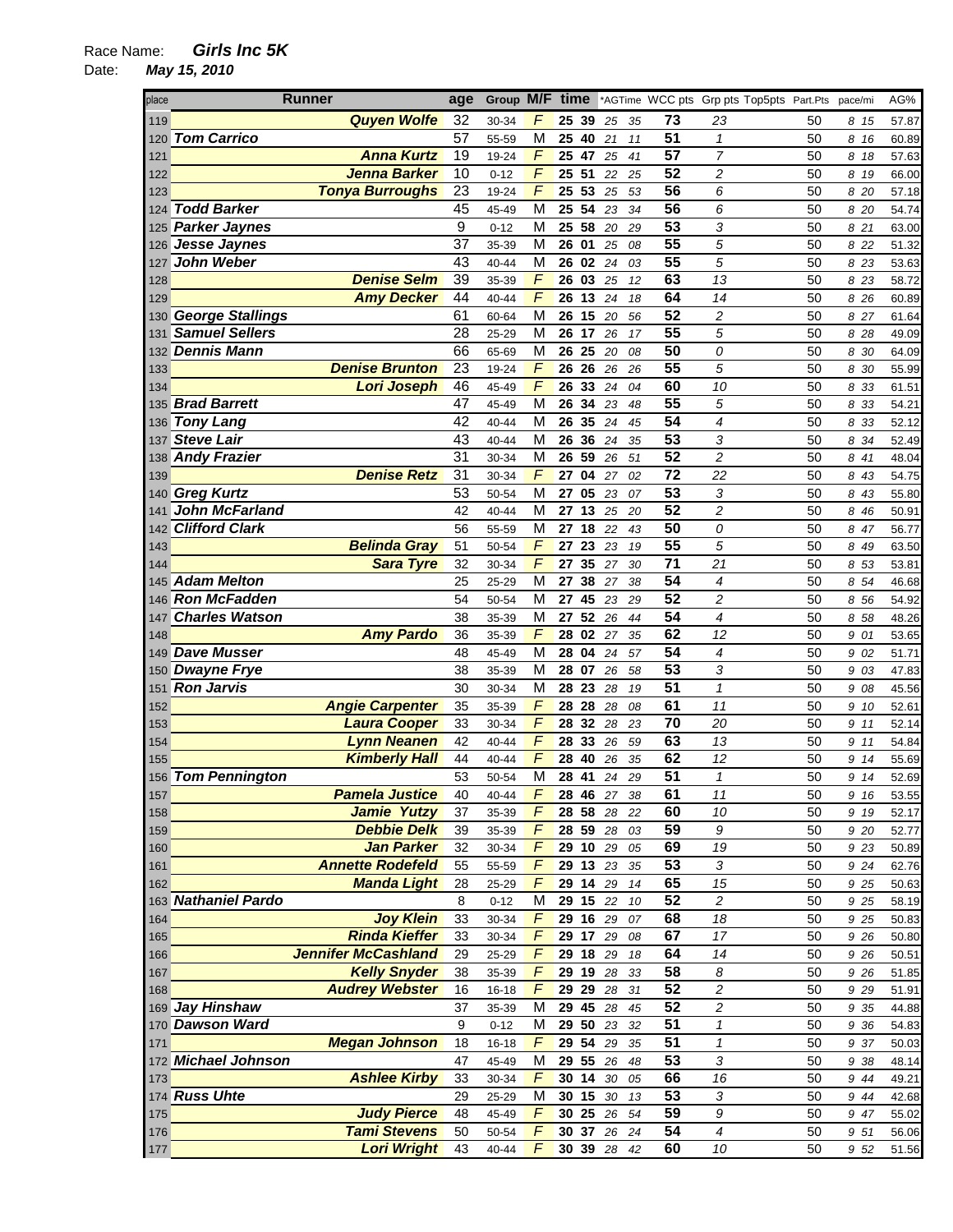| place | <b>Runner</b>                  | age | Group M/F |                | time |          |    |          |                 | *AGTime WCC pts Grp pts Top5pts Part.Pts |    | pace/mi  | AG%   |
|-------|--------------------------------|-----|-----------|----------------|------|----------|----|----------|-----------------|------------------------------------------|----|----------|-------|
|       | 178 Tim Arnold                 | 41  | 40-44     | М              |      | 30 41    | 28 | 47       | 51              | 1                                        | 50 | 953      | 44.82 |
| 179   | Jessica Irwin                  | 48  | 45-49     | F              |      | 30 42    | 27 | 09       | 58              | 8                                        | 50 | 9 53     | 54.52 |
| 180   | <b>Lindsay Boatright</b>       | 30  | 30-34     | F              |      | 30 43    | 30 | 42       | 65              | 15                                       | 50 | 9 53     | 48.20 |
| 181   | <b>Colten Forte</b>            | 16  | $16 - 18$ | M              |      | 30 48    | 29 | 01       | $\overline{51}$ | $\mathbf{1}$                             | 50 | 9 55     | 44.47 |
| 182   | <b>Karen Pipes</b>             | 41  | 40-44     | F              | 30   | 50       | 29 | 24       | 59              | 9                                        | 50 | 9 55     | 50.35 |
|       | 183 Jasson Wickman             | 27  | 25-29     | M              | 31   | 05       | 31 | 05       | $\overline{52}$ | 2                                        | 50 | 10 00    | 41.50 |
| 184   | <b>Emily Lacey</b>             | 17  | $16 - 18$ | F              | 31   | 19       | 30 | 40       | 50              | 0                                        | 50 | 10 05    | 48.27 |
| 185   | <b>Ashley Valentine-Derrer</b> | 37  | 35-39     | $\overline{F}$ | 31   | 24       | 30 | 45       | $\overline{57}$ | $\overline{7}$                           | 50 | 10 06    | 48.13 |
| 186   | <b>Susan Lee</b>               | 35  | 35-39     | F              | 31   | 26       | 31 | 04       | 56              | 6                                        | 50 | 10 07    | 47.64 |
| 187   | <b>Kate Hogg</b>               | 34  | 30-34     | F              | 31   | 31       | 31 | 16       | 64              | 14                                       | 50 | 10 09    | 47.34 |
|       | 188 James Weigel               | 7   | $0 - 12$  | M              | 31   | 47       | 23 | 03       | 50              | 0                                        | 50 | 10 14    | 55.98 |
| 189   | <b>Kathie Zaleski</b>          | 34  | 30-34     | F              |      | 31 51    | 31 | 36       | 63              | 13                                       | 50 | 10 15    | 46.85 |
| 190   | <b>Megan Hofmann</b>           | 28  |           | F              |      | 32 06    | 32 |          | 63              | 13                                       | 50 |          |       |
|       | <b>Don Kaufman</b>             | 70  | 25-29     | M              |      | 32 25    |    | 06<br>44 | $\overline{51}$ | $\mathbf{1}$                             | 50 | 10 20    | 46.11 |
| 191   | <b>Ralana Shelley</b>          | 39  | $70+$     | F              |      | 32 29    | 23 |          | 55              | 5                                        | 50 | 10 26    | 54.37 |
| 192   | <b>Brandi Jackson</b>          |     | 35-39     | F              |      |          | 31 | 26       | 62              |                                          |    | 10 27    | 47.09 |
| 193   |                                | 29  | 25-29     | $\overline{F}$ | 32   | 35       | 32 | 35       |                 | 12                                       | 50 | 10 29    | 45.42 |
| 194   | <b>Aimee VanMiddlesworth</b>   | 40  | 40-44     |                |      | 32 36    | 31 | 19       | 58              | 8                                        | 50 | 10 30    | 47.25 |
|       | 195 Sam Neff                   | 74  | $70+$     | M              |      | 32 38    | 22 | 36       | 50              | 0                                        | 50 | 10 30    | 57.10 |
| 196   | <b>Terry Runnels</b>           | 57  | 55-59     | F              |      | 32 46    | 25 | 44       | 52              | $\overline{c}$                           | 50 | 10<br>33 | 57.53 |
| 197   | <b>Christie Ferriell</b>       | 29  | 25-29     | F              |      | 32 53    | 32 | 53       | 61              | 11                                       | 50 | 10 35    | 45.01 |
|       | 198 Justin Ferriell            | 31  | 30-34     | M              |      | 32 54    | 32 | 45       | 50              | 0                                        | 50 | 10 35    | 39.40 |
| 199   | Jim Davidson                   | 47  | 45-49     | М              |      | 33 06    | 29 | 39       | 52              | $\overline{c}$                           | 50 | 10 39    | 43.51 |
| 200   | <b>Nikki Creech</b>            | 35  | 35-39     | F              |      | 33 08    | 32 | 45       | $\overline{54}$ | $\overline{4}$                           | 50 | 10 40    | 45.20 |
| 201   | <b>Stuart Karanovich</b>       | 49  | 45-49     | M              |      | 33 13    | 29 | 17       | $\overline{51}$ | $\mathbf{1}$                             | 50 | 10 41    | 44.05 |
| 202   | <b>Kelly Clark</b>             | 33  | 30-34     | F              | 33   | 15       | 33 | 05       | 62              | 12                                       | 50 | 10 42    | 44.74 |
| 203   | <b>Traci Spalding</b>          | 32  | 30-34     | F              | 33   | 47       | 33 | 41       | 61              | 11                                       | 50 | 10 52    | 43.94 |
| 204   | <b>Ruth Neff</b>               | 74  | $70+$     | F              |      | 33 48    | 20 | 12       | 50              | 0                                        | 50 | 10 53    | 73.25 |
| 205   | <b>Carma Mangan</b>            | 32  | 30-34     | $\overline{F}$ |      | 33 56    | 33 | 50       | 60              | 10                                       | 50 | 10 55    | 43.74 |
| 206   | <b>Casey Runnels</b>           | 27  | 25-29     | F              | 34   | 30       | 34 | 30       | 60              | 10                                       | 50 | 06<br>11 | 42.90 |
|       | 207 Michael Light              | 29  | 25-29     | М              | 34   | 41       | 34 | 39       | $\overline{51}$ | $\mathbf{1}$                             | 50 | 11<br>10 | 37.23 |
| 208   | <b>Lindsey Frye</b>            | 28  | 25-29     | F              |      | 35 13    | 35 | 13       | 59              | 9                                        | 50 | 20<br>11 | 42.03 |
| 209   | <b>Ann Lisa Gross</b>          | 26  | 25-29     | F              |      | 35 15    | 35 | 15       | 58              | 8                                        | 50 | 11 21    | 41.99 |
| 210   | <b>Elizabeth Keller</b>        | 35  | 35-39     | F              |      | 35 16    | 34 | 51       | 53              | 3                                        | 50 | 11 21    | 42.46 |
| 211   | <b>Sydney Howard</b>           | 15  | 13-15     | F              | 35   | 36       | 33 | 59       | $\overline{51}$ | $\mathbf{1}$                             | 50 | 11 28    | 43.53 |
| 212   | <b>Grace Muma</b>              | 10  | $0 - 12$  | F              |      | 35 37    | 30 | 54       | $\overline{51}$ | $\mathbf{1}$                             | 50 | 11 28    | 47.90 |
| 213   | <b>Cathy Anthofer</b>          | 41  | 40-44     | F              | 35   | 38       | 33 | 58       | $\overline{57}$ | 7                                        | 50 | 11 28    | 43.57 |
|       | 214 Dale Arnett                | 61  | 60-64     | M              |      | 36 03    | 28 | 44       | 51              | $\mathbf{1}$                             | 50 | 11<br>36 | 44.89 |
|       | 215 Jacob Gray                 | 16  | $16 - 18$ | M              |      | 36 43    | 34 | 35       | 50              | 0                                        | 50 | 11 49    | 37.30 |
| 216   | <b>Melissa Crail</b>           | 40  | 40-44     | F              |      | 36 53    | 35 | 26       | 56              | 6                                        | 50 | 11 52    | 41.76 |
| 217   | <b>Cassey Kelley</b>           | 31  | 30-34     | F              |      | 36 55    | 36 | 52       | 59              | 9                                        | 50 | 11 53    | 40.14 |
| 218   | <b>Laura Carlin</b>            | 31  | 30-34     | F              |      | 37 49    | 37 | 46       | 58              | 8                                        | 50 | 12 10    | 39.19 |
| 219   | <b>Elizabeth Nellis</b>        | 13  | $13 - 15$ | F              |      | 37 52 35 |    | 05       | 50              | 0                                        | 50 | 12 11    | 42.18 |
|       | 220 Ken Hittson                | 46  | 45-49     | M              |      | 37 57 34 |    | 16       | $\overline{50}$ | 0                                        | 50 | 12 13    | 37.65 |
| 221   | <b>Rebecca Smith</b>           | 24  | 19-24     | F              |      | 38 02    | 38 | 02       | $\overline{54}$ | 4                                        | 50 | 12 15    | 38.91 |
| 222   | <b>Michelle Clemente</b>       | 40  | 40-44     | F              |      | 38 16    | 36 | 46       | $\overline{55}$ | 5                                        | 50 | 12 19    | 40.25 |
| 223   | <b>Candace Yount</b>           | 28  | 25-29     | $\sqrt{ }$     |      | 38 39    | 38 | 39       | $\overline{57}$ | 7                                        | 50 | 12 26    | 38.29 |
| 224   | <b>Tina Cohee</b>              | 31  | 30-34     | $\overline{F}$ |      | 39 01    | 38 | 58       | $\overline{57}$ | $\overline{7}$                           | 50 | 12 33    | 37.98 |
|       | 225 Don Pardo                  | 43  | 40-44     | M              |      | 39 03    | 36 | 05       | 50              | 0                                        | 50 | 12 34    | 35.75 |
| 226   | <b>Kristen Jarvis</b>          | 32  | 30-34     | F              |      | 39 16    | 39 | 09       | 56              | 6                                        | 50 | 12 38    | 37.80 |
| 227   | <b>Mehrene Laurdee</b>         | 62  | 60-64     | F              |      | 39 37    | 28 | 55       | 55              | 5                                        | 50 | 12 45    | 51.18 |
|       | 228 Bryan Crail                | 37  | 35-39     | M              |      | 39 57    | 38 | 36       | 51              | 1                                        | 50 | 12 52    | 33.42 |
| 229   | <b>Marcia Pendley</b>          | 62  | 60-64     | F              |      | 40 09 29 |    | 19       | $\overline{54}$ | 4                                        | 50 | 12 55    | 50.50 |
| 230   | <b>Michele McCormick</b>       | 36  | 35-39     | F              |      | 40 10    | 39 | 32       | $\overline{52}$ | $\boldsymbol{2}$                         | 50 | 12 56    | 37.44 |
| 231   | <b>Shannon Davis</b>           | 29  | 25-29     | $\digamma$     |      | 40 11    | 40 | 11       | $\overline{56}$ | 6                                        | 50 | 12 56    | 36.83 |
| 232   | <b>Sarah Geise</b>             | 56  | 55-59     | F              |      | 40 31    | 32 | 15       | $\overline{51}$ | $\mathbf{1}$                             | 50 | 13 02    | 45.88 |
| 233   | <b>Nancy Best</b>              | 47  | 45-49     | $\sqrt{ }$     |      | 40 32    | 36 | 17       | $\overline{57}$ | 7                                        | 50 | 13 03    | 40.78 |
|       | <b>Sarah Peacock</b>           | 29  |           | $\overline{F}$ |      | 40 35    |    |          | 55              | 5                                        | 50 |          |       |
| 234   |                                |     | 25-29     | $\overline{F}$ |      |          | 40 | 35       | $\overline{53}$ |                                          |    | 13 04    | 36.47 |
| 235   | <b>Bobbie Brown</b>            | 54  | 50-54     |                |      | 41 07    | 33 | 38       |                 | 3                                        | 50 | 13 14    | 43.99 |
| 236   | <b>Kelley Oler</b>             | 49  | 45-49     | F              |      | 41 50    | 36 | 32       | 56              | 6                                        | 50 | 13 28    | 40.51 |